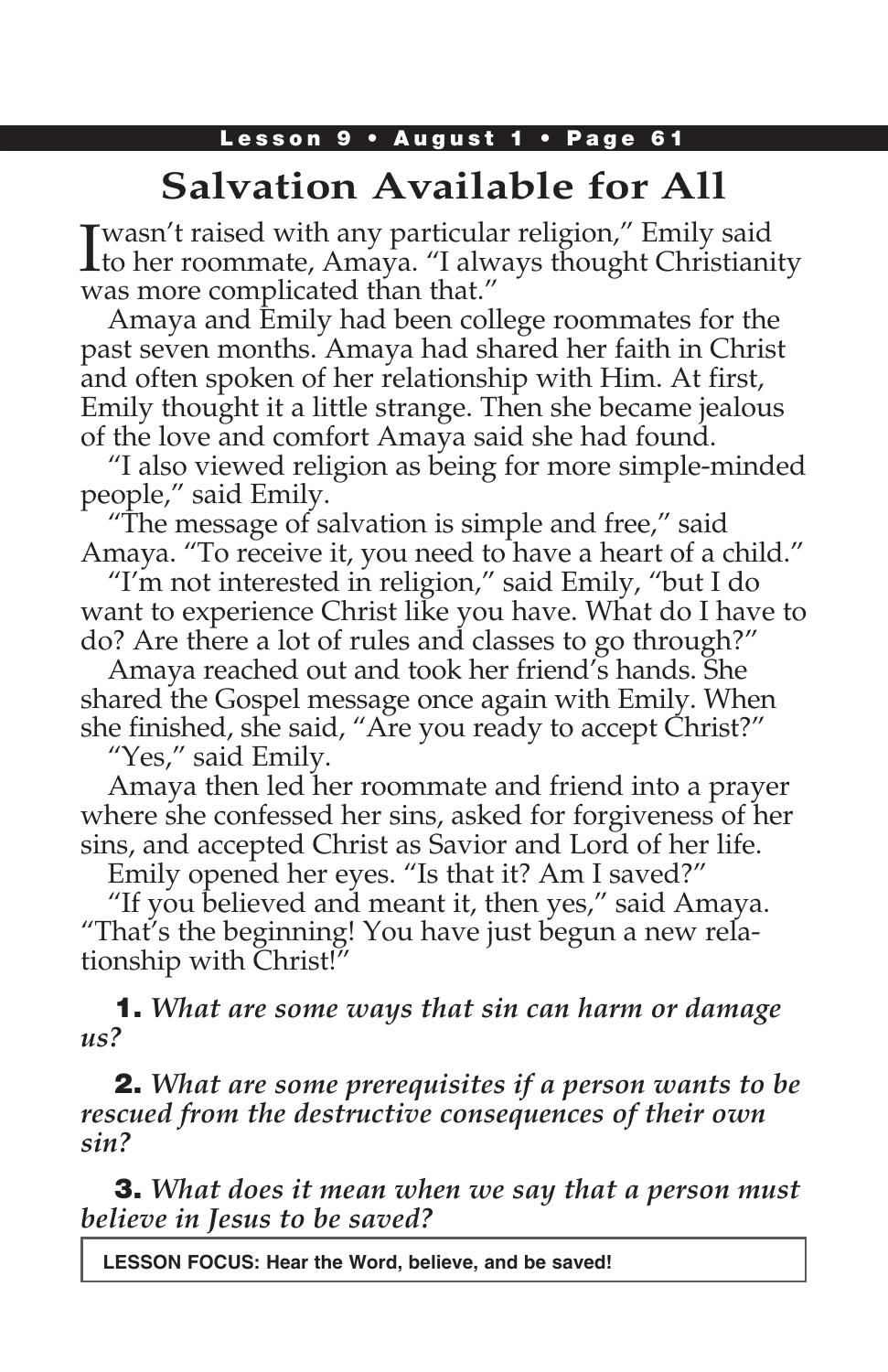### Week of August 1 • Page 62 The Truth Is at Our Doorstep

### *Romans 10:5-8, KJV*

**5 For Moses describeth the righteousness which is of the law, That the man which doeth those things shall live by them. 6 But the righteousness which is of faith speaketh on this wise, Say not in thine heart, Who shall ascend into heaven? (that is, to bring Christ down from above:)**

**7 Or, Who shall descend into the deep? (that is, to bring up Christ again from the dead.) 8 But what saith it? The word is nigh thee, even in thy mouth, and in thy heart: that is, the word of faith, which we preach.**

*Romans 10:5-8, NIV*

**5 Moses writes this about the righteousness that is by the law: "The person who does these things will live by them." 6 But the righteousness that is by faith says: "Do not say in your heart, 'Who will ascend into heaven?'" (that is, to bring Christ down) 7 "or 'Who will descend into the deep?'" (that is, to bring Christ up from the dead). 8 But what does it say? "The word is near you; it is in your mouth and in your heart," that is, the message concerning faith that we proclaim.** 

Paul longed for all of Israel to be saved (Rom. 10:1). But although they were zealous for God, their zeal was "not based on knowledge" (vs. 2) regarding God's plan of salvation. The righteousness that was required to be right with God would not come through self-effort (vs. 3). It had to be imparted to them by Him. And this could happen only if they trusted in Jesus and not in themselves or their religious traditions for what was required to be saved (vs. 4).

Now, in verse 5, Paul quoted Moses, the Lord's authoritative spokesman. God inspired Moses to write that those who want to obey God's laws and commands "will live by them" (Lev. 18:5). The law of Moses represented the way of life for those who followed the Lord.

In contrast to the righteousness that some think comes through obedience is that which comes by faith. Once again quoting Moses, Paul wrote that one doesn't have to go to great lengths to find the truth about it, perhaps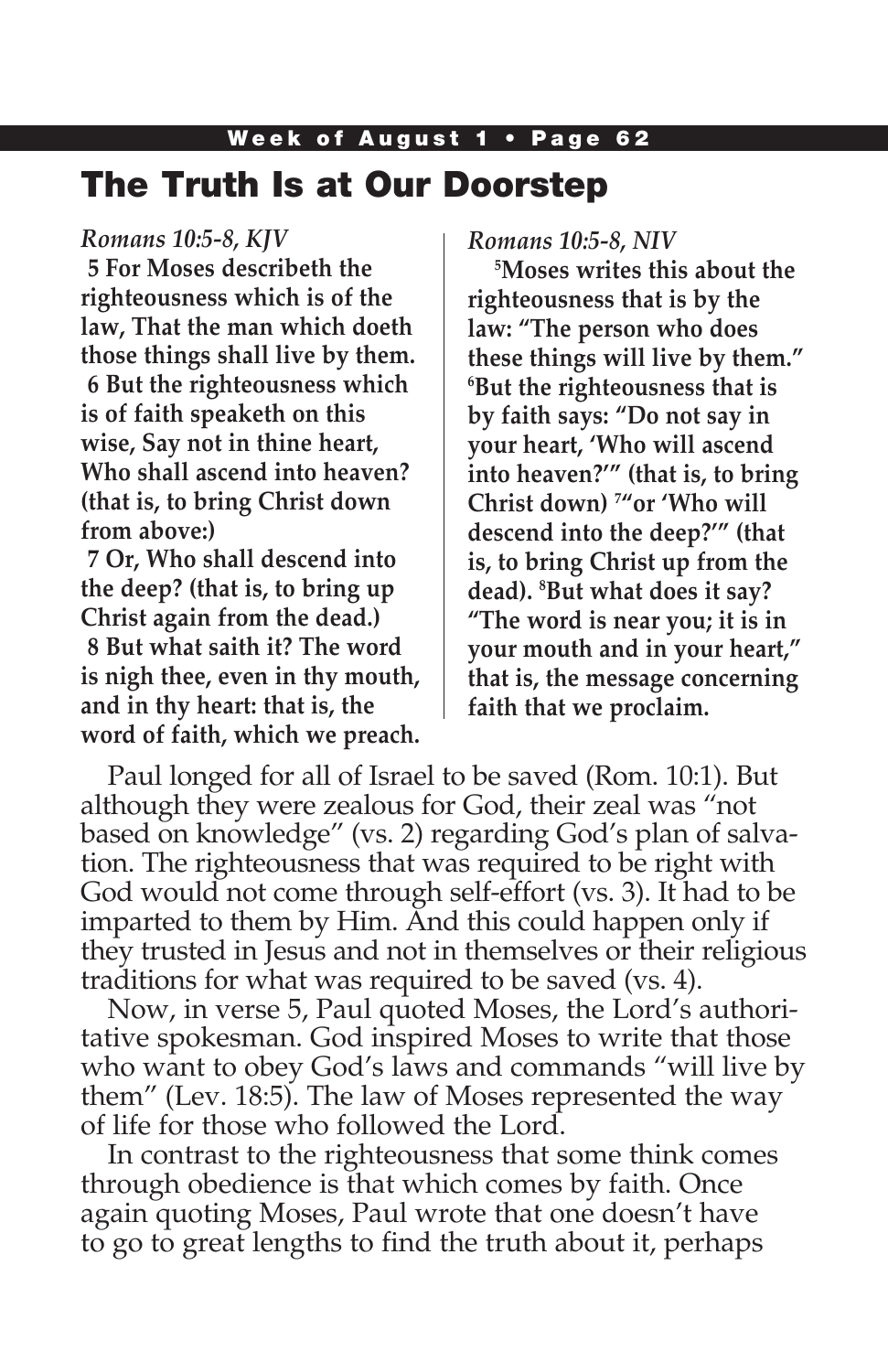### Week of August 1 • Page 63

by going up to heaven to find it or by bringing Jesus back from the dead to do so (vss. 6-8; Deut. 30:11-14). The truth about God's path to righteousness is "near you" (vs. 8). It is not a secret yet to be revealed or one that is hidden but is a message that has already been proclaimed.

4. *What can result if one believes that they can be saved through self-effort or by obedience to God's laws?*

5. *What does finding the truth about God's path to righteousness not require? Why is that so?*

## What Is Required to Be Saved

### *Romans 10:9-13, KJV*

**9 That if thou shalt confess with thy mouth the Lord Jesus, and shalt believe in thine heart that God hath raised him from the dead, thou shalt be saved. 10 For with the heart man believeth unto righteousness; and with the mouth confession is made unto salvation. 11 For the scripture saith, Whosoever believeth on him shall not be ashamed. 12 For there is no difference between the Jew and the Greek: for the same Lord over all is rich unto all that call upon him. 13 For whosoever shall call upon the name of the Lord shall be saved.**

*Romans 10:9-13, NIV*

**9 If you declare with your mouth, "Jesus is Lord," and believe in your heart that God raised him from the dead, you will be saved. 10For it is with your heart that you believe and are justified, and it is with your mouth that you profess your faith and are saved. 11As Scripture says, "Anyone who believes in him will never be put to shame." 12For there is no difference between Jew and Gentile the same Lord is Lord of all and richly blesses all who call on him, 13 for, "Everyone who calls on the name of the Lord will be saved."**

Paul next explained what is required to have a saving relationship with God. It begins by confessing that Jesus is Lord, not just a man who had the spirit of God dwelling in Him but that He was and is divine—God in human form.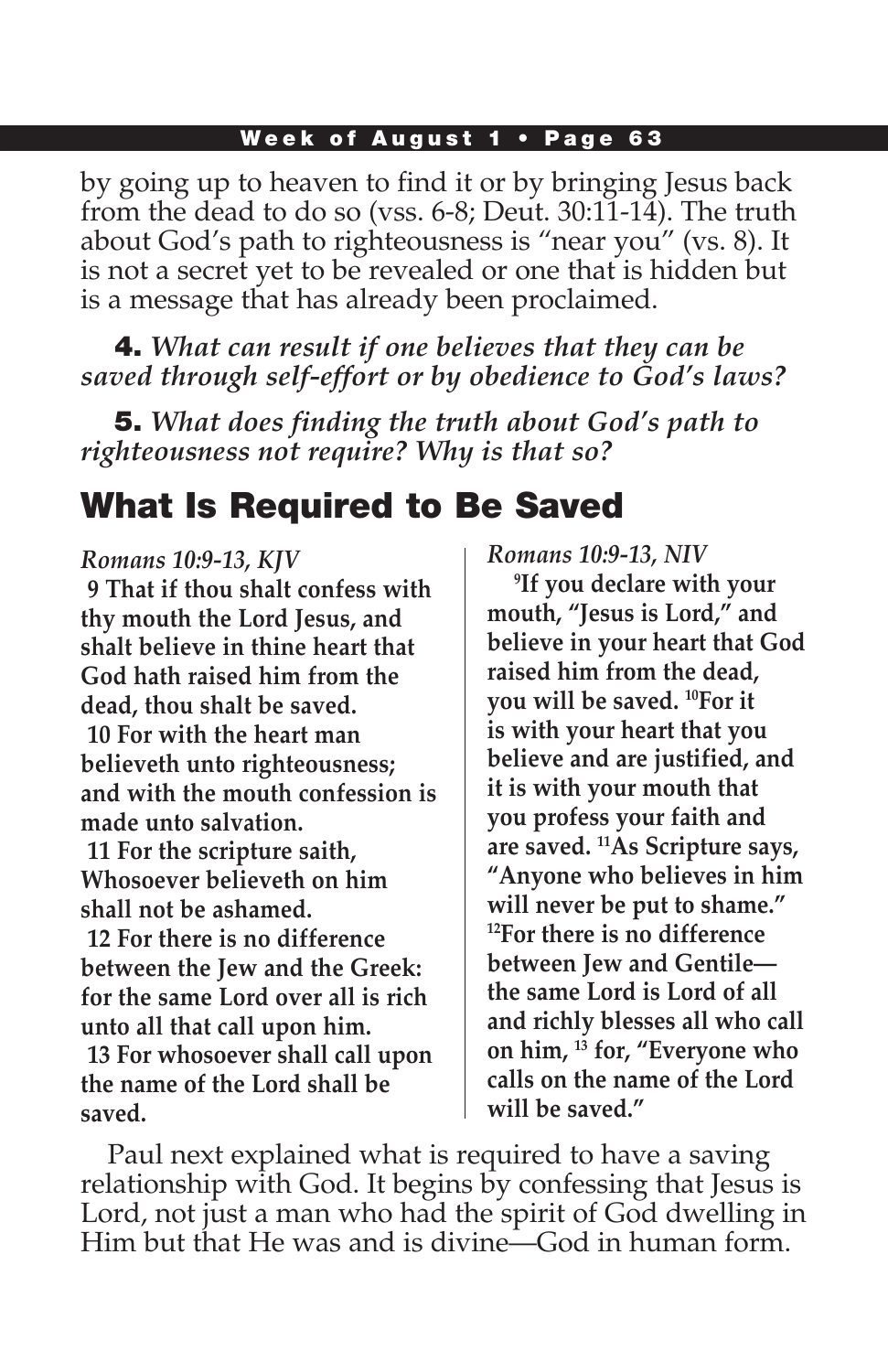### Week of August 1 • Page 64

It means making Him the center of one's life and accepting the truth of His life, death, and resurrection.

What's also required is outward evidence of one's desire to follow Jesus. Although faith begins in the heart, it is something that can't nor should be hidden.

These requirements are universal. All who come to God by putting their trust in Jesus will be saved, with no distinction between Jews or Gentiles in this respect. And, as Paul stated earlier (Rom. 9:33) and Isaiah noted centuries before (Isa. 8:14; 28:16), trusting in God's means of salvation provides a foundation for life that cannot be shaken. It is a decision that will not bring shame or regret.

6. *What is required if we are to have a faith-based relationship with God?*

### The Message Has Been Heard

#### *Romans 10:14-17, KJV*

**14 How then shall they call on him in whom they have not believed? and how shall they believe in him of whom they have not heard? and how shall they hear without a preacher? 15 And how shall they preach, except they be sent? as it is written, How beautiful are the feet of them that preach the gospel of peace, and bring glad tidings of good things! 16 But they have not all obeyed the gospel. For Esaias saith, Lord, who hath believed our report?**

**17 So then faith cometh by hearing, and hearing by the word of God.**

*Romans 10:14-17, NIV*

**14How, then, can they call on the one they have not believed in? And how can they believe in the one of whom they have not heard? And how can they hear without someone preaching to them? 15And how can anyone preach unless they are sent? As it is written: "How beautiful are the feet of those who bring good news!"**

**16But not all the Israelites accepted the good news. For Isaiah says, "Lord, who has believed our message?" 17Consequently, faith comes from hearing the message, and the message is heard through the word about Christ.**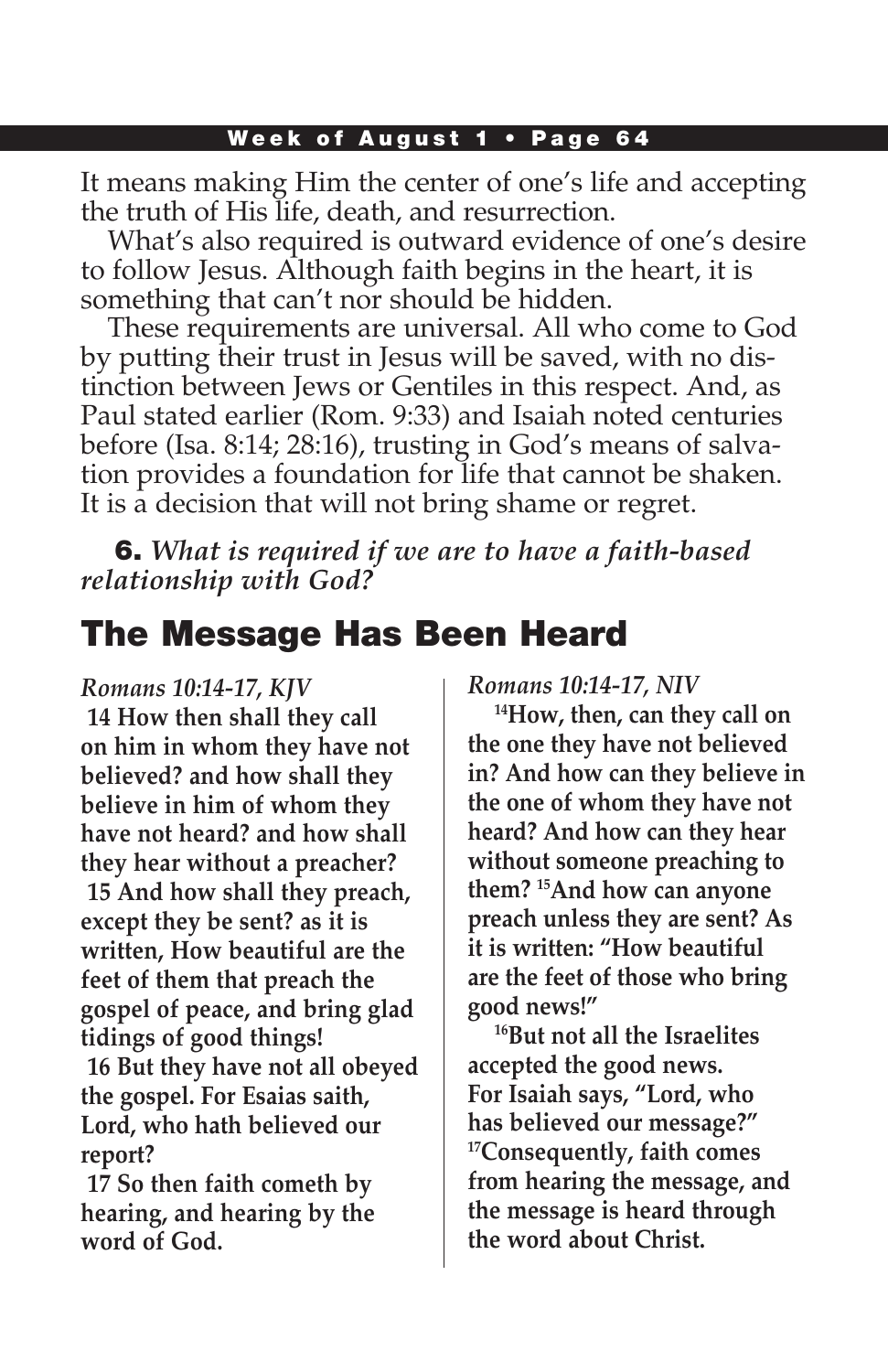### Week of August 1 • Page 65

Paul next addressed some misconceptions some may have had about those who haven't placed their faith in God through Christ. One was that those who haven't heard about Jesus can't be held accountable for what they didn't know about Him.

At first it may seem that Paul agreed with this. He noted that one cannot believe the truth unless they've heard it, that one cannot hear it unless someone speaks it, and that someone can't speak unless they've been sent (vs. 14-15). It may seem from this that Paul was urging more to become evangelists by noting Isaiah's promise those who bring the Good News to others will be blessed (Isa. 52:7).

But Paul then noted that the Jews had sufficient information to know who Jesus was. He quoted a portion of Isaiah 53:1: "Who has believed our message and to whom has the arm of the Lorp been revealed?" This comes from a passage (Isa. 52:13—53:12) that prophesies about a servant of God who would be "pierced for our transgressions" and "crushed for our iniquities" (vs. 5). Most would likely have been familiar with this passage or would have heard it at some time. Paul referenced it to emphasize that the Jews had heard enough to know who Jesus was and therefore had no excuse for rejecting Him.

The Gentiles had enough information as well. They had opportunities to hear the words of Jesus either directly or through the Gospels. They also had a clear understanding of who God is through nature (Rom. 10:18) and no excuse for rejecting Jesus by claiming they just didn't know. But God continues to reveal Himself to those who are not seeking Him and holds His hands out to the obstinate (10:20-21).

7. *What misconception about those who are ignorant about Jesus does Paul seem to be addressing?*

8. *Why does it seem at first that Paul may have agreed with this?*

9. *Why did those who rejected Jesus have no excuse for doing so?*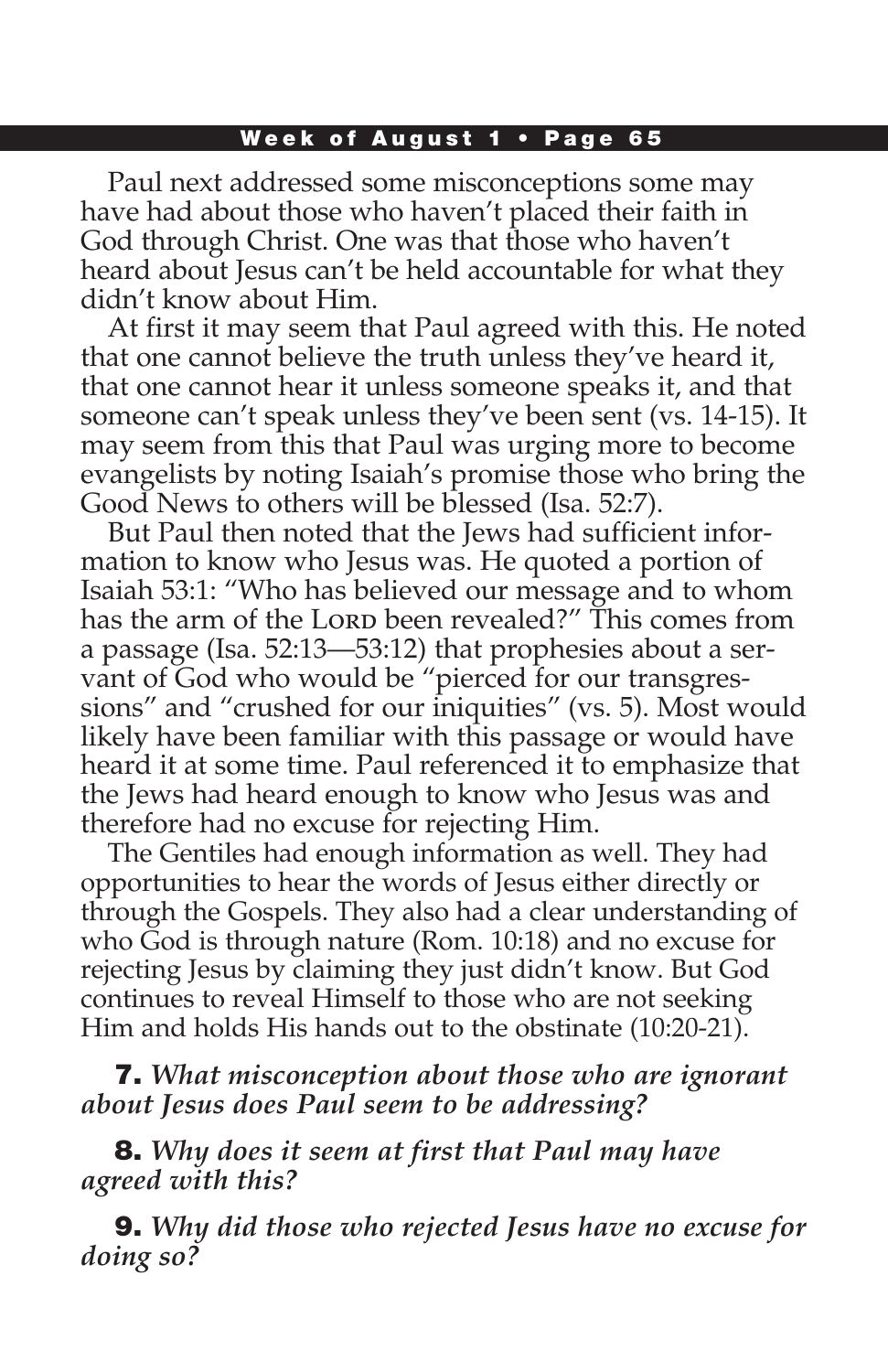### This Is Good News

In my younger days, I often responded to someone who was asking me to do something I didn't want to do by acting as if I didn't hear them. I pretended to be deaf, hoping that I could use that as an excuse to avoid the consequences of refusing to do what they were asking of me.

I wonder how often we pretend to be deaf in our relationship with God. How often, for example, do we ignore God by refusing to acknowledge our brokenness or the consequences of our sin and our need for redemption? How often do we turn a deaf ear to Him by failing to acknowledge that we all sin, fall short of the glory of God, and need to be rescued from the worst in ourselves?

How often do we appear to be deaf when it comes to accepting God's remedy for our brokenness? Many of us are inclined to believe that spiritual improvement comes through self-effort and that what it is required to be right with God is working harder to be good. We can't accept that the only righteousness that matters is that which God imparts to us. It is a free gift that God gives us when we place our trust in Him and what Jesus did on the Cross.

God has provided a means to having a right relationship with Him. This is good news! He also gave us information about how to find and follow His path to redemption. He did this through His prophets, through the words of Jesus, and through the testimony and writings of those who put their trust in Him. Today God continues to proclaim the promise that all who listen to what He has to say and who believe it can and will be saved.

10. *What are some ways you've turned a deaf ear to God in the past?*

11. *Why do you think you responded that way?*

12. *What would help you become a better listener so you don't miss what He's trying to tell you today?*